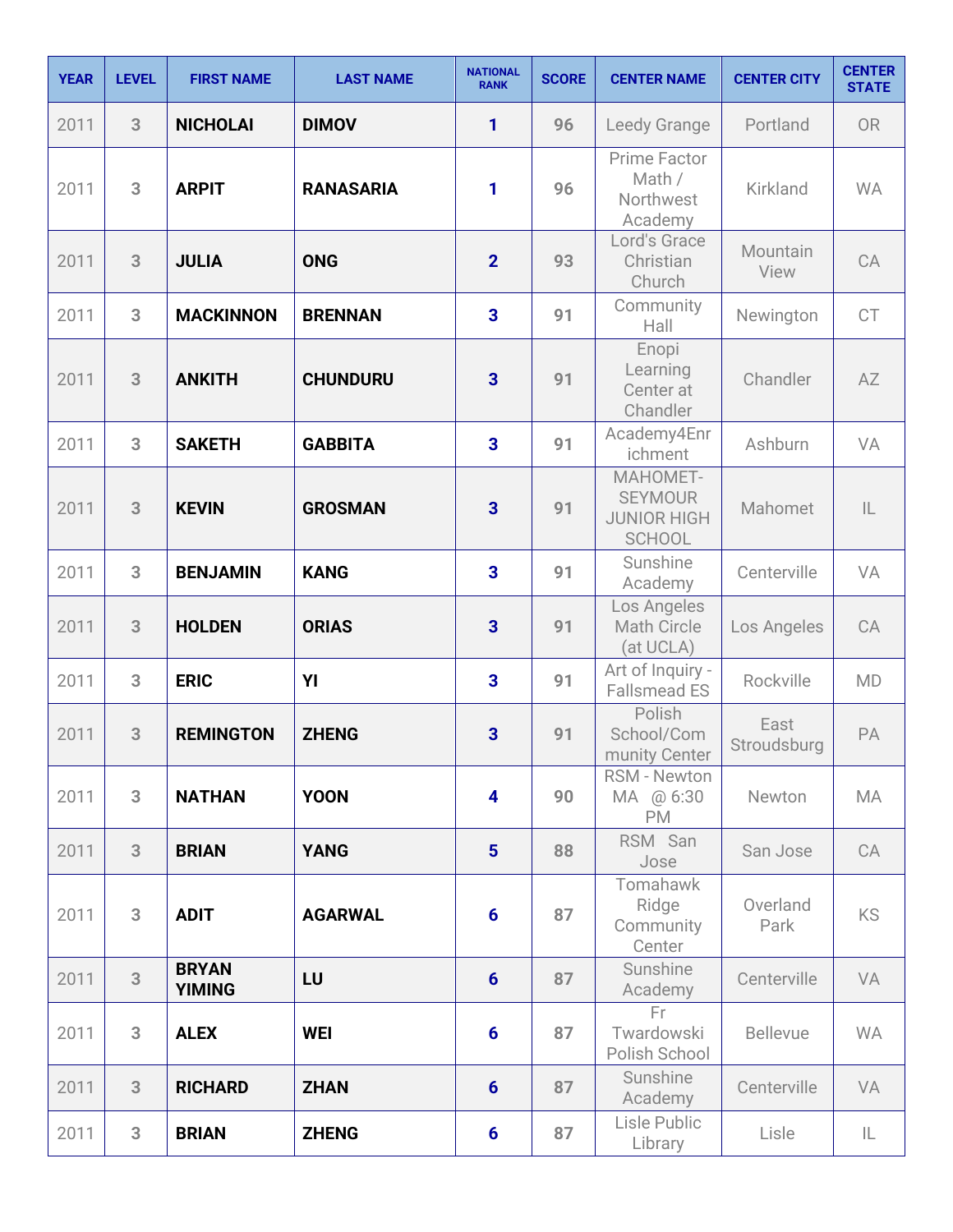| 2011 | 3 | <b>ANEESH</b>    | <b>BOREDA</b>       | $\overline{7}$ | 86 | Nysmith<br>School for the<br>Gifted                               | Herndon                 | VA            |
|------|---|------------------|---------------------|----------------|----|-------------------------------------------------------------------|-------------------------|---------------|
| 2011 | 3 | <b>SANATH</b>    | <b>GOVINDARAJAN</b> | $\overline{7}$ | 86 | Copernicus<br>School                                              | Houston                 | <b>TX</b>     |
| 2011 | 3 | <b>PAUL</b>      | <b>KOCJAN</b>       | $\overline{7}$ | 86 | Polish School<br>of<br>Jagiellonians                              | Passaic                 | <b>NJ</b>     |
| 2011 | 3 | <b>JULIAN</b>    | $\mathbf{L}$        | $\overline{7}$ | 86 | <b>RSM Newton</b><br>@ 3:30 PM                                    | Newton                  | <b>MA</b>     |
| 2011 | 3 | <b>SAKETH</b>    | <b>MALYALA</b>      | $\overline{7}$ | 86 | Champion<br>School                                                | San Jose                | CA            |
| 2011 | 3 | <b>VICTOR</b>    | <b>SHLYAKHTENKO</b> | $\overline{7}$ | 86 | Los Angeles<br>Math Circle<br>(at UCLA)                           | Los Angeles             | CA            |
| 2011 | 3 | <b>KAREN</b>     | <b>YANG</b>         | $\overline{7}$ | 86 | Wayside<br>Elementary                                             | Potomac                 | <b>MD</b>     |
| 2011 | 3 | <b>STYOPA</b>    | <b>ZHARKOV</b>      | $\overline{7}$ | 86 | University of<br>Kansas                                           | Lawrence                | <b>KS</b>     |
| 2011 | 3 | <b>ALEXANDER</b> | <b>ZHONG</b>        | $\overline{7}$ | 86 | E.nopi of<br>Buffalo Grove,<br>$\mathbb{L}$                       | <b>Buffalo</b><br>Grove | $\mathsf{IL}$ |
| 2011 | 3 | <b>MALCOLM</b>   | <b>VEACH</b>        | 8              | 85 | <b>Prime Factor</b><br>Math /<br>Northwest<br>Academy             | Kirkland                | <b>WA</b>     |
| 2011 | 3 | <b>DANIEL</b>    | <b>XIE</b>          | 8              | 85 | <b>RSM - Newton</b><br>MA @ 6:30<br><b>PM</b>                     | Newton                  | <b>MA</b>     |
| 2011 | 3 | <b>ASHWINI</b>   | <b>ACHUTHARAMAN</b> | 9              | 84 | RSM San<br>Jose                                                   | San Jose                | CA            |
| 2011 | 3 | <b>ERIC</b>      | <b>MA</b>           | 9              | 84 | St Joseph<br>School                                               | Webster                 | MA            |
| 2011 | 3 | <b>ALEXANDER</b> | YU                  | 9              | 84 | Goods of the<br>Mind-<br>Millbrae                                 | Millbrae                | CA            |
| 2011 | 3 | <b>DYLAN</b>     | <b>BOWMAN</b>       | 10             | 83 | MAHOMET-<br><b>SEYMOUR</b><br><b>JUNIOR HIGH</b><br><b>SCHOOL</b> | Mahomet                 | $\mathsf{IL}$ |
| 2011 | 3 | <b>DAVID</b>     | <b>BRODSKY</b>      | 10             | 83 | Trinity<br>Academy                                                | Tuckahoe                | NY.           |
| 2011 | 3 | <b>ABINAY</b>    | <b>DEVARAKONDA</b>  | 10             | 83 | <b>Hamilton East</b><br><b>Public Library</b>                     | Noblesville             | IN            |
| 2011 | 3 | <b>EDWARD</b>    | <b>KIM</b>          | 10             | 83 | California<br><b>State</b><br><b>University</b>                   | Fullerton               | CA            |
| 2011 | 3 | <b>ARON</b>      | <b>KORSUNSKY</b>    | 10             | 83 | <b>RSM Newton</b><br>@ 5:00 PM                                    | Newton                  | <b>MA</b>     |
| 2011 | 3 | <b>MICHAEL</b>   | <b>KYRYCHENKO</b>   | 10             | 83 | Art of Inquiry -<br><b>Fallsmead ES</b>                           | Rockville               | <b>MD</b>     |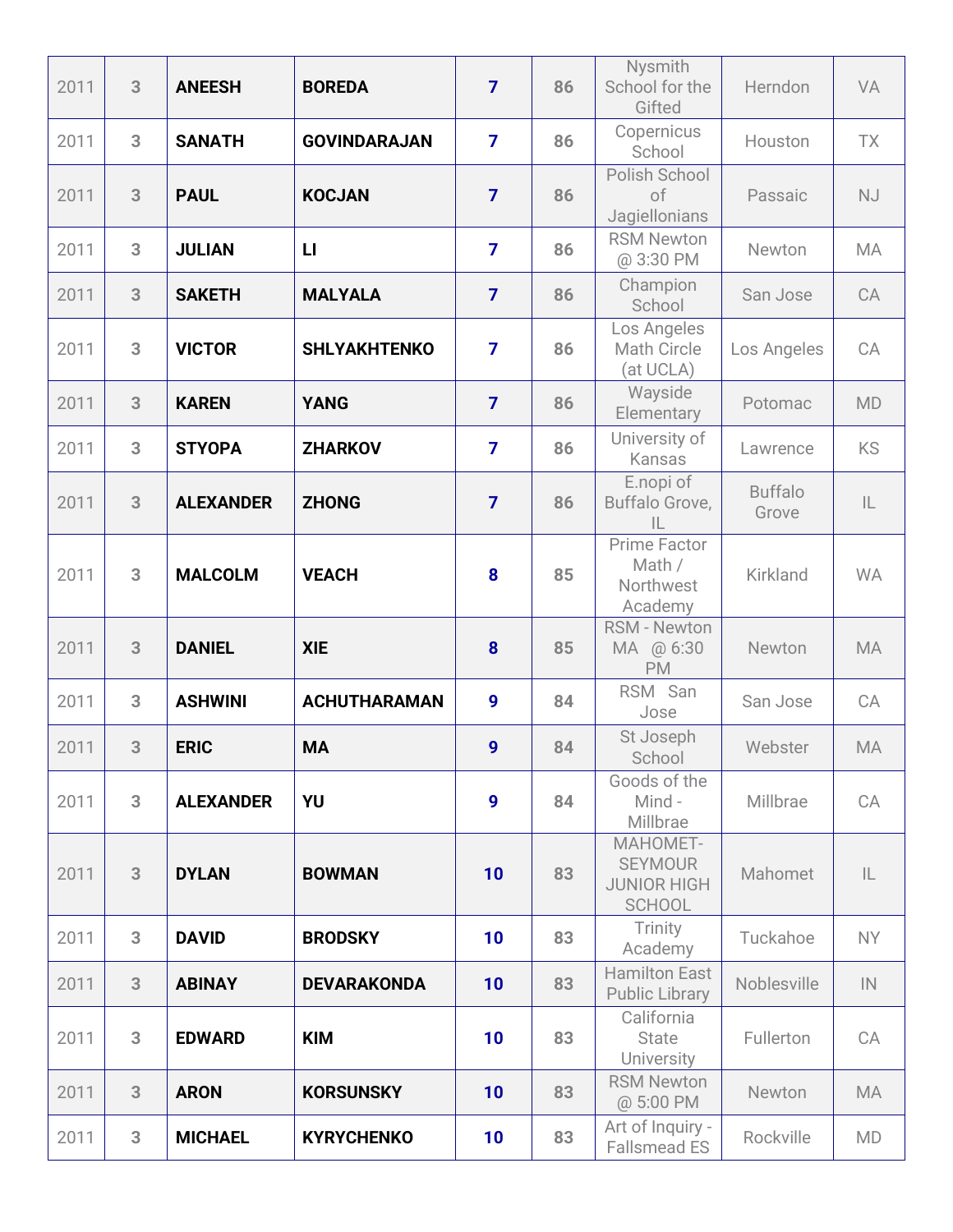| 2011 | 3 | <b>JEREMY</b>        | $\mathsf{L}$     | 10 | 83 | Champion<br>School                                    | San Jose           | CA            |
|------|---|----------------------|------------------|----|----|-------------------------------------------------------|--------------------|---------------|
| 2011 | 3 | <b>SANJANA</b>       | <b>MEDURI</b>    | 10 | 83 | Nysmith<br>School for the<br>Gifted                   | Herndon            | VA            |
| 2011 | 3 | <b>SHANMUGA</b><br>M | <b>MEYYAPPAN</b> | 10 | 83 | Prime Factor<br>Math /<br>Northwest<br>Academy        | Kirkland           | <b>WA</b>     |
| 2011 | 3 | <b>MALVIKA</b>       | <b>NANGIA</b>    | 10 | 83 | Russian<br>School of<br><b>Dallas</b>                 | <b>Dallas</b>      | <b>TX</b>     |
| 2011 | 3 | <b>MUKIL</b>         | <b>SHANMUGAM</b> | 10 | 83 | <b>Prime Factor</b><br>Math /<br>Northwest<br>Academy | <b>Kirkland</b>    | <b>WA</b>     |
| 2011 | 3 | <b>JEFFREY</b>       | XU               | 10 | 83 | California<br><b>State</b><br>University              | Fullerton          | CA            |
| 2011 | 3 | <b>EVAN</b>          | <b>HU</b>        | 11 | 82 | Art of Inquiry -<br><b>Fallsmead ES</b>               | Rockville          | <b>MD</b>     |
| 2011 | 3 | <b>CATHERINE</b>     | <b>HUANG</b>     | 11 | 82 | RSM San<br>Jose                                       | San Jose           | CA            |
| 2011 | 3 | <b>SAMUEL</b>        | <b>LERNER</b>    | 11 | 82 | Studio of<br>Engaging<br>Math                         | <b>Brookline</b>   | MA            |
| 2011 | 3 | <b>AMY</b>           | $\mathsf{L}$     | 11 | 82 | University of<br>Kansas                               | Lawrence           | <b>KS</b>     |
| 2011 | 3 | <b>PATRICK</b>       | <b>MOZDZIERZ</b> | 11 | 82 | Maine West<br><b>High School</b>                      | <b>Des Plaines</b> | $\mathsf{IL}$ |
| 2011 | 3 | <b>TABITHA</b>       | <b>OKITSU</b>    | 11 | 82 | South<br>Pasadena<br>Middle School                    | South<br>Pasadena  | CA            |
| 2011 | 3 | <b>SAMAR</b>         | <b>SETH</b>      | 11 | 82 | <b>RSM Andover</b><br>@ 6:00 PM                       | Andover            | MA            |
| 2011 | 3 | <b>JOSHUA</b>        | <b>TENNYSON</b>  | 11 | 82 | Lisle Public<br>Library                               | Lisle              | IL.           |
| 2011 | 3 | <b>VICTOR</b>        | XIA              | 11 | 82 | Leedy Grange                                          | Portland           | <b>OR</b>     |
| 2011 | 3 | <b>JONATHAN</b>      | <b>YIN</b>       | 11 | 82 | RSM-Acton<br><b>LLC</b>                               | Acton              | MA            |
| 2011 | 3 | <b>JERRY</b>         | <b>ZHAO</b>      | 11 | 82 | <b>UNC CH Math</b><br>Dept (Phillips<br>Bldg)         | <b>Chapel Hill</b> | <b>NC</b>     |
| 2011 | 3 | <b>PRATIK</b>        | <b>BHARADWAJ</b> | 12 | 81 | RSM-Acton<br><b>LLC</b>                               | Acton              | MA            |
| 2011 | 3 | <b>MARIE</b>         | <b>BRODSKY</b>   | 12 | 81 | Art of Inquiry -<br><b>Fallsmead ES</b>               | Rockville          | <b>MD</b>     |
| 2011 | 3 | <b>KATY</b>          | <b>CHU</b>       | 12 | 81 | Saint<br>Andrew's<br>Episcopal                        | Saratoga           | CA            |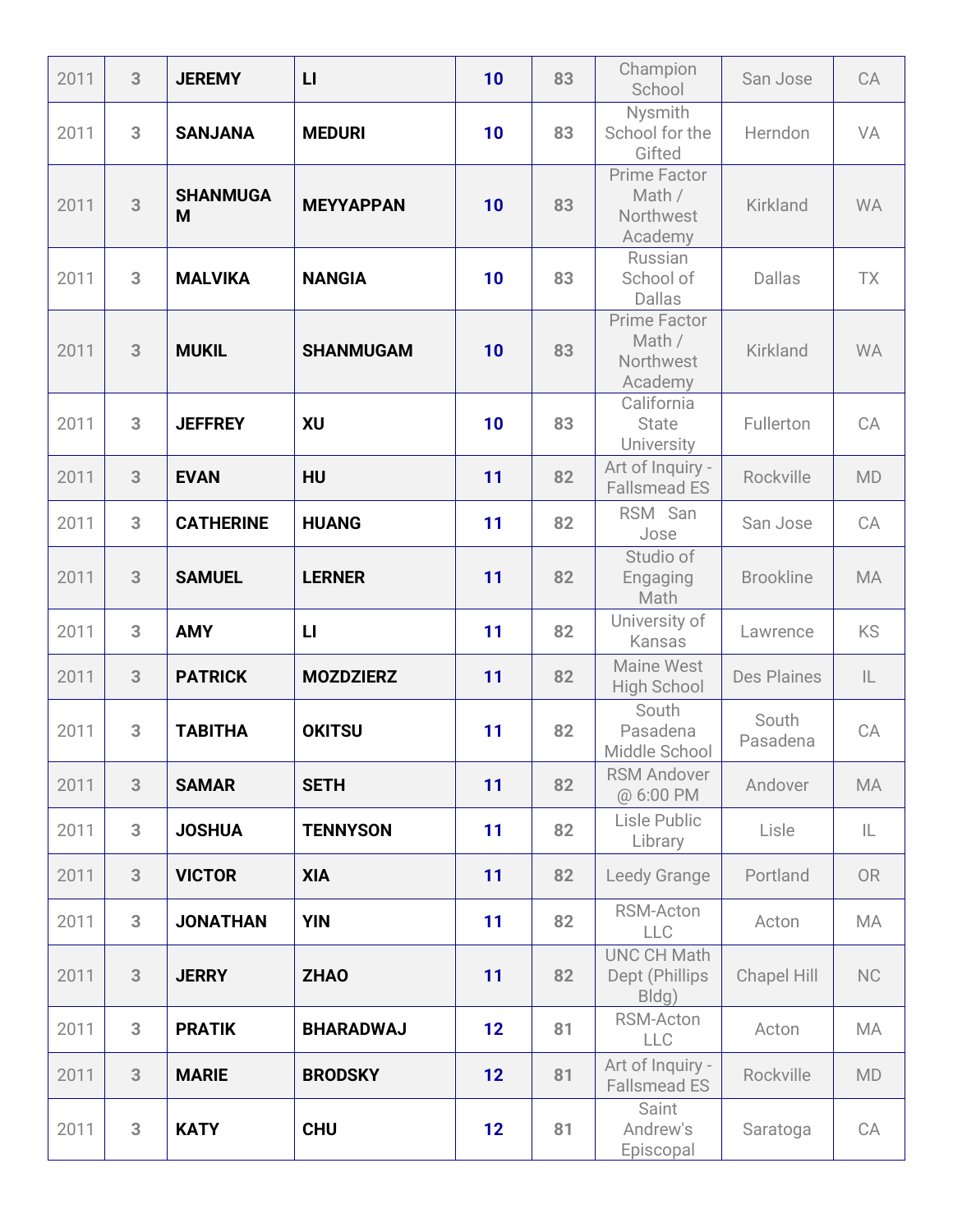|      |   |                   |                  |    |    | School<br><b>Students</b>                           |                       |           |
|------|---|-------------------|------------------|----|----|-----------------------------------------------------|-----------------------|-----------|
| 2011 | 3 | <b>ADITYA</b>     | <b>GUPTA</b>     | 12 | 81 | Stevenson<br>Elementary                             | Mountain<br>View      | CA        |
| 2011 | 3 | <b>SHAKTI</b>     | <b>KASIRAJAN</b> | 12 | 81 | Little Champs                                       | Annandale             | VA        |
| 2011 | 3 | <b>KEVIN</b>      | <b>KIM</b>       | 12 | 81 | <b>SUNO</b>                                         | <b>New</b><br>Orleans | LA        |
| 2011 | 3 | <b>ANNA</b>       | <b>KOLESOV</b>   | 12 | 81 | RSM San<br>Jose                                     | San Jose              | CA        |
| 2011 | 3 | <b>HRISHIKESH</b> | <b>KOMMU</b>     | 12 | 81 | Copernicus<br>School                                | Houston               | <b>TX</b> |
| 2011 | 3 | <b>NEEYANTH</b>   | <b>KOPPARAPU</b> | 12 | 81 | Nysmith<br>School for the<br>Gifted                 | Herndon               | VA        |
| 2011 | 3 | <b>ASHNA</b>      | <b>KUMAR</b>     | 12 | 81 | Insightful<br>Learning<br>Center                    | <b>Bridgewater</b>    | <b>NJ</b> |
| 2011 | 3 | <b>ESHAAN</b>     | <b>RAWAT</b>     | 12 | 81 | Nysmith<br>School for the<br>Gifted                 | Herndon               | VA        |
| 2011 | 3 | <b>KATHERINE</b>  | <b>SABAK</b>     | 12 | 81 | Cathedral of<br>Learning,<br>Univ. of<br>Pittsburgh | Pittsburgh            | PA        |
| 2011 | 3 | <b>WINNIE</b>     | <b>WANG</b>      | 12 | 81 | Studio of<br>Engaging<br>Math                       | <b>Brookline</b>      | MA        |
| 2011 | 3 | <b>CASSIA</b>     | <b>YEO</b>       | 12 | 81 | Hermosa<br><b>Drive</b><br>Elementary<br>School     | Fullerton             | CA        |
| 2011 | 3 | <b>RAY</b>        | <b>CHANG</b>     | 13 | 80 | Russian<br>School of<br><b>Dallas</b>               | <b>Dallas</b>         | TX        |
| 2011 | 3 | <b>RAHUL</b>      | <b>CHARI</b>     | 13 | 80 | Cornerstone<br>Learning<br>Community                | Tallahassee           | FL.       |
| 2011 | 3 | <b>KEVIN</b>      | <b>FU</b>        | 13 | 80 | Sunshine<br>Academy                                 | Centerville           | VA        |
| 2011 | 3 | <b>EKATERINA</b>  | <b>PANCHENKO</b> | 13 | 80 | Goods of the<br>Mind -<br>Millbrae                  | Millbrae              | CA        |
| 2011 | 3 | <b>VENKAT</b>     | <b>RAO</b>       | 13 | 80 | <b>RSM</b><br>Lexington                             | Lexington             | MA        |
| 2011 | 3 | <b>ERIC</b>       | <b>XIA</b>       | 13 | 80 | Leedy Grange                                        | Portland              | <b>OR</b> |
| 2011 | 3 | <b>PAUL</b>       | <b>DYLAG</b>     | 14 | 79 | W. H. Taft<br>High School                           | Chicago               | IL        |
| 2011 | 3 | <b>MATHIAS</b>    | <b>FOSTER</b>    | 14 | 79 | Prime Factor<br>Math /                              | Kirkland              | <b>WA</b> |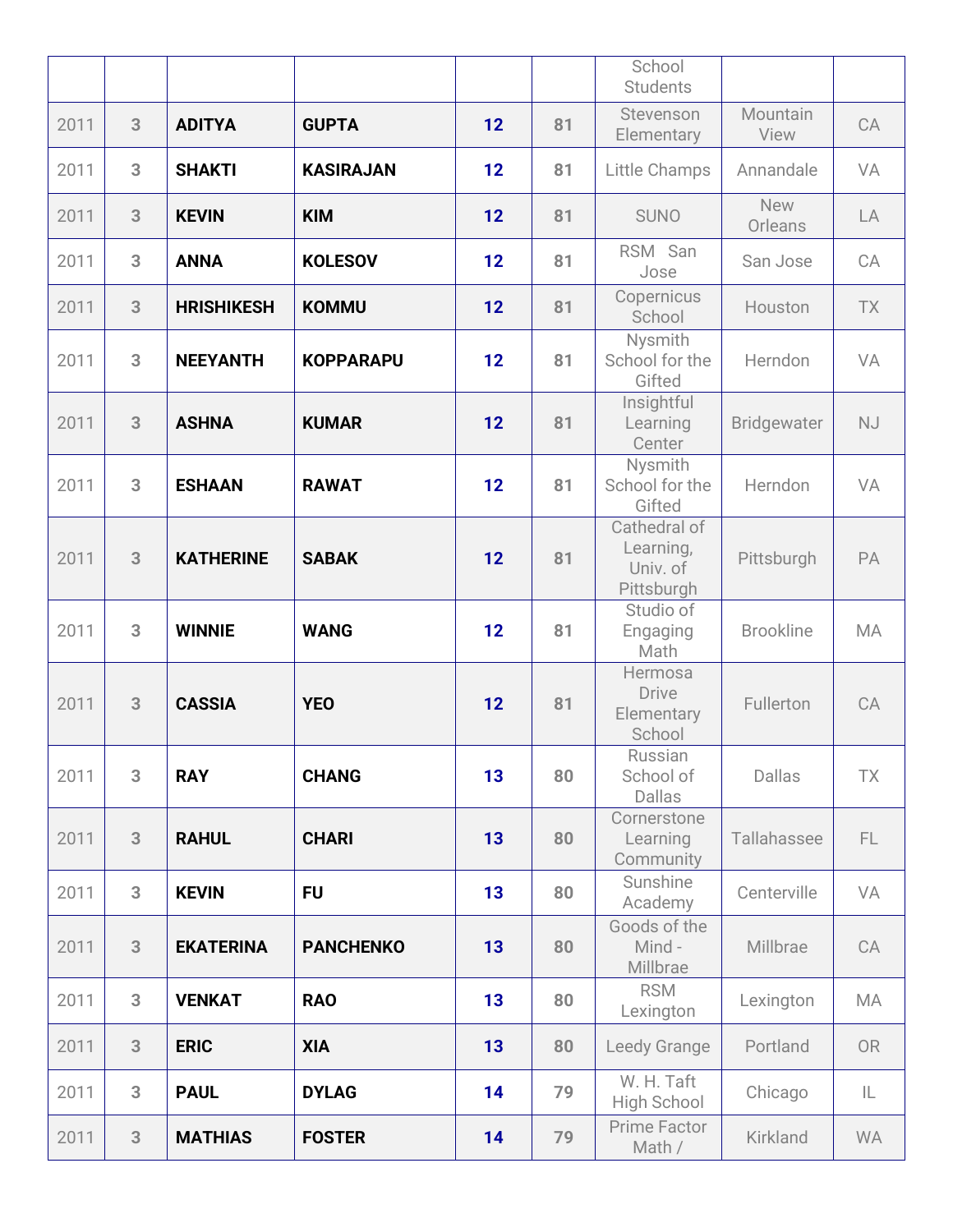|      |   |                                 |                           |    |    | Northwest<br>Academy                                        |                           |               |
|------|---|---------------------------------|---------------------------|----|----|-------------------------------------------------------------|---------------------------|---------------|
| 2011 | 3 | <b>VINCENT</b>                  | <b>GAO</b>                | 14 | 79 | Wayside<br>Elementary                                       | Potomac                   | <b>MD</b>     |
| 2011 | 3 | <b>BHARATH</b>                  | <b>HEGGADAHALLI</b>       | 14 | 79 | <b>MetroWest</b><br>School of<br><b>Mathematics</b>         | Framingha<br>m            | <b>MA</b>     |
| 2011 | 3 | <b>JUNHA</b>                    | <b>LEE</b>                | 14 | 79 | Wilshire<br>Academy                                         | Los Angeles               | CA            |
| 2011 | 3 | <b>SUSHIL</b>                   | <b>MENON</b>              | 14 | 79 | Community<br>Hall                                           | Newington                 | CT            |
| 2011 | 3 | <b>RISHABH</b>                  | <b>RANJAN</b>             | 14 | 79 | Champion<br>School                                          | San Jose                  | CA            |
| 2011 | 3 | <b>ADITYA</b>                   | <b>VARGHEESE</b>          | 14 | 79 | Tomahawk<br>Ridge<br>Community<br>Center                    | Overland<br>Park          | <b>KS</b>     |
| 2011 | 3 | <b>ETHAN</b>                    | <b>YAN</b>                | 14 | 79 | Goods of the<br>Mind -<br>Millbrae                          | Millbrae                  | CA            |
| 2011 | 3 | <b>ANOUSHKA</b>                 | <b>AMBAVANEKAR</b>        | 15 | 78 | AT&T<br>Institute                                           | Hoffman<br><b>Estates</b> | $\mathsf{IL}$ |
| 2011 | 3 | <b>CHARLES</b>                  | <b>CHEN</b>               | 15 | 78 | Lisle Public<br>Library                                     | Lisle                     | IL            |
| 2011 | 3 | <b>MICHAEL</b>                  | <b>GEROVITCH</b>          | 15 | 78 | <b>Russian Kids</b><br>Center                               | Needham                   | <b>MA</b>     |
| 2011 | 3 | <b>PRANAV</b>                   | <b>GOPALAKRISHNA</b><br>N | 15 | 78 | Copernicus<br>School                                        | Houston                   | <b>TX</b>     |
| 2011 | 3 | <b>MICHAEL</b><br><b>JINLIN</b> | <b>HUANG</b>              | 15 | 78 | Sunshine<br>Academy                                         | Centerville               | VA            |
| 2011 | 3 | <b>VINCENT</b>                  | <b>JIANG</b>              | 15 | 78 | Wizards of<br>the Mind                                      | Springfield               | NJ            |
| 2011 | 3 | <b>AMANDA</b>                   | LIU                       | 15 | 78 | Art of Inquiry -<br><b>Fallsmead ES</b>                     | Rockville                 | <b>MD</b>     |
| 2011 | 3 | <b>PRANAV</b>                   | <b>NUTALAPATI</b>         | 15 | 78 | Nysmith<br>School for the<br>Gifted                         | Herndon                   | VA            |
| 2011 | 3 | <b>RICHA</b>                    | <b>PILLAI</b>             | 15 | 78 | <b>MetroWest</b><br>School of<br><b>Mathematics</b>         | Framingha<br>m            | <b>MA</b>     |
| 2011 | 3 | <b>MATTHEW</b>                  | <b>QUAN</b>               | 15 | 78 | Saint<br>Andrew's<br>Episcopal<br>School<br><b>Students</b> | Saratoga                  | CA            |
| 2011 | 3 | <b>VINCENT</b>                  | <b>SIETSES</b>            | 15 | 78 | Russian<br>School of<br><b>Dallas</b>                       | <b>Dallas</b>             | TX            |
| 2011 | 3 | <b>ANDREW</b>                   | <b>SONG</b>               | 15 | 78 | Nicholas<br>Copernicus<br>Polish School                     | Mahwah                    | NJ            |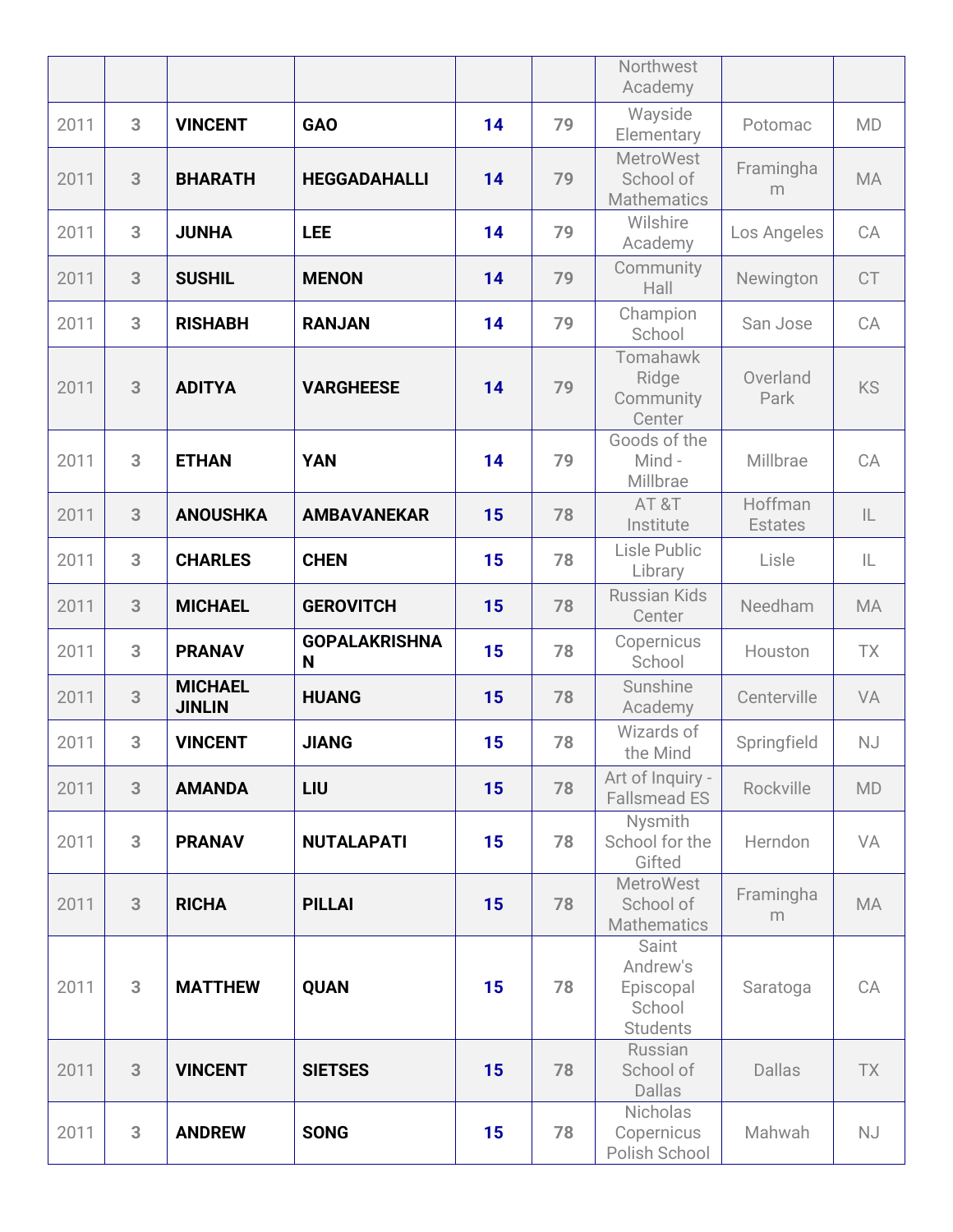| 2011 | 3 | <b>ARUSHI</b>    | <b>AVACHAT</b>                     | 16 | 77 | CACC - the<br>CACC                                                | Pleasanton         | CA            |
|------|---|------------------|------------------------------------|----|----|-------------------------------------------------------------------|--------------------|---------------|
| 2011 | 3 | <b>DANIEL</b>    | <b>BOGOMOLNYI</b><br><b>MOULIN</b> | 16 | 77 | Ogden<br>Preparatory<br>Academy                                   | Ogden              | UT            |
| 2011 | 3 | <b>COLIN</b>     | <b>KANG</b>                        | 16 | 77 | <b>Hermosa</b><br><b>Drive</b><br>Elementary<br>School            | Fullerton          | CA            |
| 2011 | 3 | <b>LUCIA</b>     | <b>KISOVA</b>                      | 16 | 77 | <b>RSM Andover</b><br>@ 6:00 PM                                   | Andover            | <b>MA</b>     |
| 2011 | 3 | <b>BRIANNA</b>   | <b>SPIEGEL</b>                     | 16 | 77 | <b>RSM Newton</b><br>@ 3:30 PM                                    | Newton             | MA            |
| 2011 | 3 | <b>VITTAL</b>    | <b>THIRUMALAI</b>                  | 16 | 77 | Goods of the<br>Mind - Dublin                                     | Dublin             | CA            |
| 2011 | 3 | <b>ZIYU</b>      | <b>ZHANG</b>                       | 16 | 77 | MAHOMET-<br><b>SEYMOUR</b><br><b>JUNIOR HIGH</b><br><b>SCHOOL</b> | Mahomet            | $\mathsf{IL}$ |
| 2011 | 3 | <b>ABHINAV</b>   | <b>GOEL</b>                        | 17 | 76 | W. H. Taft<br>High School                                         | Chicago            | IL            |
| 2011 | 3 | <b>NIMISHA</b>   | <b>GUPTA</b>                       | 17 | 76 | Westchester<br>Math Lab                                           | <b>Dobbs Ferry</b> | <b>NY</b>     |
| 2011 | 3 | <b>CHINMAY</b>   | <b>LALGUDI</b>                     | 17 | 76 | RSM San<br>Jose                                                   | San Jose           | CA            |
| 2011 | 3 | <b>SHRITHA</b>   | <b>MANDAVA</b>                     | 17 | 76 | Little Champs                                                     | Annandale          | VA            |
| 2011 | 3 | <b>JEHIL</b>     | <b>MEHTA</b>                       | 17 | 76 | <b>RSM Andover</b><br>@ 6:00 PM                                   | Andover            | MA            |
| 2011 | 3 | <b>SANJEEVAN</b> | <b>SATHIYAMOORTH</b><br>Υ          | 17 | 76 | Polish School<br>at the Polish<br>Cultural<br>Foundation          | Clark              | <b>NJ</b>     |
| 2011 | 3 | <b>SWATHI</b>    | <b>SENTHIL</b>                     | 17 | 76 | Cathedral of<br>Learning,<br>Univ. of<br>Pittsburgh               | Pittsburgh         | PA            |
| 2011 | 3 | <b>DEV</b>       | <b>SINGHANIA</b>                   | 17 | 76 | Enopi<br>Learning<br>Center at<br>Chandler                        | Chandler           | AZ            |
| 2011 | 3 | <b>BENJAMIN</b>  | <b>GRIBOV</b>                      | 18 | 75 | <b>RSM - Newton</b><br>MA @ 6:30<br><b>PM</b>                     | Newton             | MA            |
| 2011 | 3 | <b>CATHERINE</b> | <b>JORDAN</b>                      | 18 | 75 | Church of the<br><b>New</b><br>Covenant<br>Pres. Church           | Doraville          | GA            |
| 2011 | 3 | <b>KATHLEEN</b>  | $\mathsf{L}$                       | 18 | 75 | Sunshine<br>Academy                                               | Centerville        | VA            |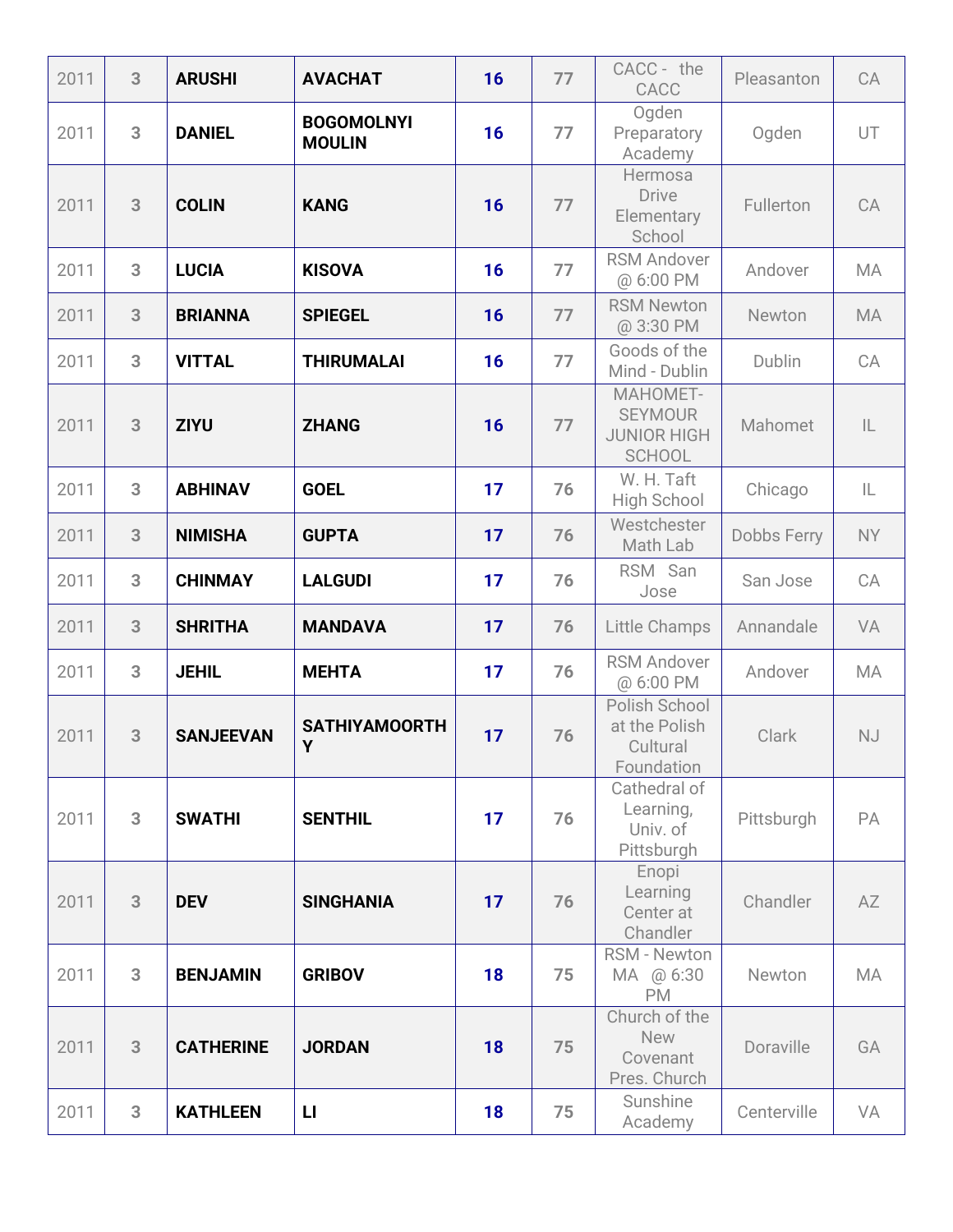| 2011 | 3 | <b>ABHINAV</b>  | <b>PENMETCHA</b>    | 18 | 75 | Cornerstone<br>Learning<br>Community                    | Tallahassee      | FL.           |
|------|---|-----------------|---------------------|----|----|---------------------------------------------------------|------------------|---------------|
| 2011 | 3 | <b>LAASYA</b>   | <b>THATAVARTHY</b>  | 18 | 75 | <b>MetroWest</b><br>School of<br><b>Mathematics</b>     | Framingha<br>m   | <b>MA</b>     |
| 2011 | 3 | <b>ZAK</b>      | <b>BAMFORD</b>      | 19 | 74 | Goods of the<br>Mind - Dublin                           | Dublin           | CA            |
| 2011 | 3 | <b>NATALIE</b>  | <b>BRENNAN</b>      | 19 | 74 | Community<br>Hall                                       | Newington        | CT            |
| 2011 | 3 | <b>JIHO</b>     | <b>CHA</b>          | 19 | 74 | Church of the<br><b>New</b><br>Covenant<br>Pres. Church | Doraville        | GA            |
| 2011 | 3 | <b>VARUN</b>    | <b>JAYANTI</b>      | 19 | 74 | Science, Math<br>& Art School                           | Newton           | <b>MA</b>     |
| 2011 | 3 | <b>MEGHANA</b>  | <b>KAKUBAL</b>      | 19 | 74 | <b>Prime Factor</b><br>Math /<br>Northwest<br>Academy   | <b>Kirkland</b>  | <b>WA</b>     |
| 2011 | 3 | <b>NINI</b>     | $\mathsf{L}$        | 19 | 74 | <b>Prime Factor</b><br>Math /<br>Northwest<br>Academy   | Kirkland         | <b>WA</b>     |
| 2011 | 3 | <b>ANNA</b>     | <b>LINNIK</b>       | 19 | 74 | Art of Inquiry -<br><b>Fallsmead ES</b>                 | Rockville        | <b>MD</b>     |
| 2011 | 3 | <b>KENNY</b>    | LIOU                | 19 | 74 | Tomahawk<br>Ridge<br>Community<br>Center                | Overland<br>Park | KS            |
| 2011 | 3 | <b>HAVISH</b>   | <b>MALLADI</b>      | 19 | 74 | Academy4Enr<br>ichment                                  | Ashburn          | VA            |
| 2011 | 3 | <b>ASHKA</b>    | <b>PATEL</b>        | 19 | 74 | Community<br>Hall                                       | Newington        | CT            |
| 2011 | 3 | <b>PRANAV</b>   | <b>RAJARAMAN</b>    | 19 | 74 | Dotori & Sabio<br>Academy<br>(Schaumburg)               | Schaumbur<br>g   | $\mathsf{IL}$ |
| 2011 | 3 | <b>PRANAV</b>   | <b>SENTHILKUMAR</b> | 19 | 74 | Goods of the<br>Mind - Dublin                           | Dublin           | CA            |
| 2011 | 3 | <b>ANUJ</b>     | <b>SESHA</b>        | 19 | 74 | <b>RSM - Newton</b><br>MA @ 6:30<br><b>PM</b>           | Newton           | MA            |
| 2011 | 3 | <b>JEREMY</b>   | <b>SUH</b>          | 19 | 74 | Studio of<br>Engaging<br>Math                           | <b>Brookline</b> | MA            |
| 2011 | 3 | <b>SHAWN</b>    | <b>WU</b>           | 19 | 74 | <b>MetroWest</b><br>School of<br>Mathematics            | Framingha<br>m   | <b>MA</b>     |
| 2011 | 3 | <b>MICHELLE</b> | <b>ZHU</b>          | 19 | 74 | RSM San<br>Jose                                         | San Jose         | CA            |
| 2011 | 3 | <b>MAYA</b>     | <b>ABIRAM</b>       | 20 | 73 | Champion<br>School                                      | San Jose         | CA            |